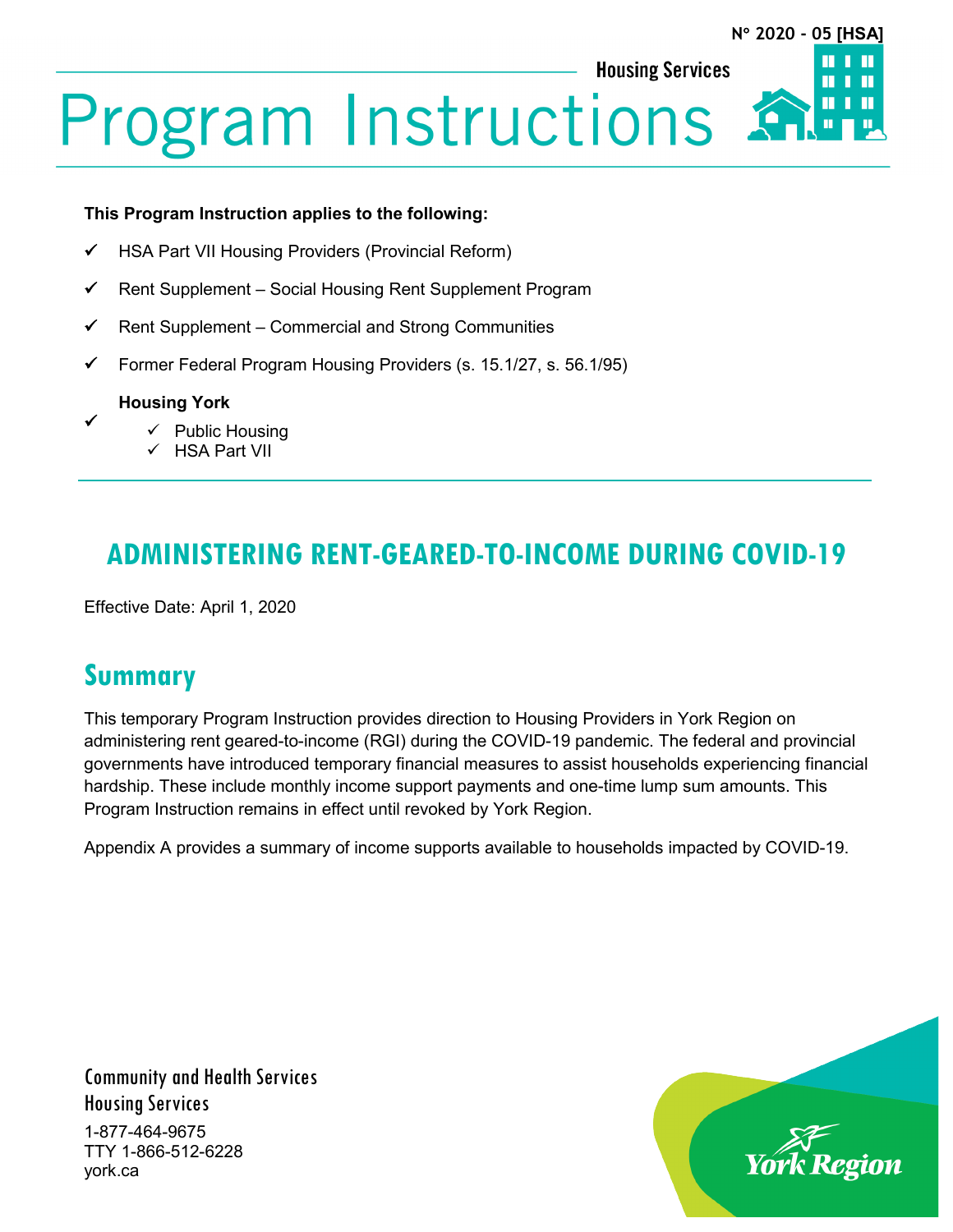# **Modifications to RGI**

## ANNUAL SUBSIDY RENEWALS

As an interim measure, Housing Providers may defer annual subsidy renewals from April 1, 2020 up to three months. Timing will be reassessed as the COVID-19 situation evolves. Please let your Program Coordinator know if you choose to defer annual subsidy renewals.

Housing Providers proceeding with annual subsidy renewals as scheduled may need to modify existing processes relating to verification of income, such as accepting documents via email. During this time some employers may not provide documentation in a timely manner. Alternate documentation such as bank statements showing reduced payroll deposits or paystubs showing year-to-date income may be accepted to facilitate income verification and RGI calculations. As a general rule, RGI should not be adjusted without supporting documentation, but Housing Providers may be flexible in accepting alternate supporting documents where official documents are not yet available.

## RGI CALCULATIONS FOR COVID-19 RELATED SUPPORT PAYMENTS

#### **Canada Emergency Response Benefit, Employment Insurance and Ontario Works**

Tenants and co-operative members may request interim RGI adjustments as a result of decreases in income related to job loss, reduced hours, illness or quarantine due to COVID-19. RGI adjustments may be applied retroactively to the first of the month following the loss of income, in keeping with effective dates of change for decreases in income under *Ontario Regulation 298/01*.

Housing Providers are directed to defer changes to RGI until the tenant or member has applied for and received a decision about eligibility for the [Canada Emergency Response Benefit \(CERB\),](https://www.canada.ca/en/services/benefits/ei/cerb-application.html) [Employment](https://www.canada.ca/en/services/benefits/ei.html)  [Insurance \(EI\),](https://www.canada.ca/en/services/benefits/ei.html) or [Ontario Works](https://www.york.ca/wps/portal/yorkhome/support/yr/ontarioworks/!ut/p/z1/jZBBT8MwDIV_C4ce13ihrBG3qBuk3aaCEKLkglLUphVdXKWBCH490eCCBB2-2fre87OJJBWRRr31WrkejRpC_yhXTzm_zoXYQlEmLAMOJS9oymCzS8nDEYA_igOR_9HPAHLevji1IFxA7T7bayJH5bpFb1okFRqnbI8e7csUMsijC6XJSiwzKECUDPKr9OZizcQSbpMTwJZ-A_NB9YD110-5qc9ZSGSbtrGNjV9tGHfOjdNlBBF472ONqIcmfsZDBL9JOpwcqX6SZDzcVx-79i5fyPrd87NPMiIvXA!!/dz/d5/L2dBISEvZ0FBIS9nQSEh/#.XqMwXv9Kg2w) (OW).

CERB is a temporary federal income support available to individuals who have stopped working because of COVID-19, and provides a payment of \$2,000 per month. Individuals receiving CERB must reapply to CERB each month if their situation continues, up to a maximum of four months. As eligibility for CERB is assessed individually, multiple members of a household may receive CERB payments. For the purposes of RGI, CERB is employment-related income, and similar to EI, tenants and members are eligible for an employment deduction of \$75 or \$150.

Tenants and members ineligible for CERB or EI benefits are required to apply for Ontario Works if they have not already done so, consistent with Program Instruction [2012-03: Reasonable Efforts to Pursue](https://www.york.ca/wps/wcm/connect/yorkpublic/5c54acfc-f789-44e0-ba26-ae36f8f77937/2012-03+Reasonable+Efforts+to+Pursue+Specified+Income+PI.pdf?MOD=AJPERES&CVID=mu87fEl)  [Specified Income.](https://www.york.ca/wps/wcm/connect/yorkpublic/5c54acfc-f789-44e0-ba26-ae36f8f77937/2012-03+Reasonable+Efforts+to+Pursue+Specified+Income+PI.pdf?MOD=AJPERES&CVID=mu87fEl)

In the event a tenant or member's income from CERB is greater than the average earnings used in the current RGI calculation, Housing Providers are not required to adjust RGI. CERB is a temporary benefit and households may be experiencing increased costs at this time.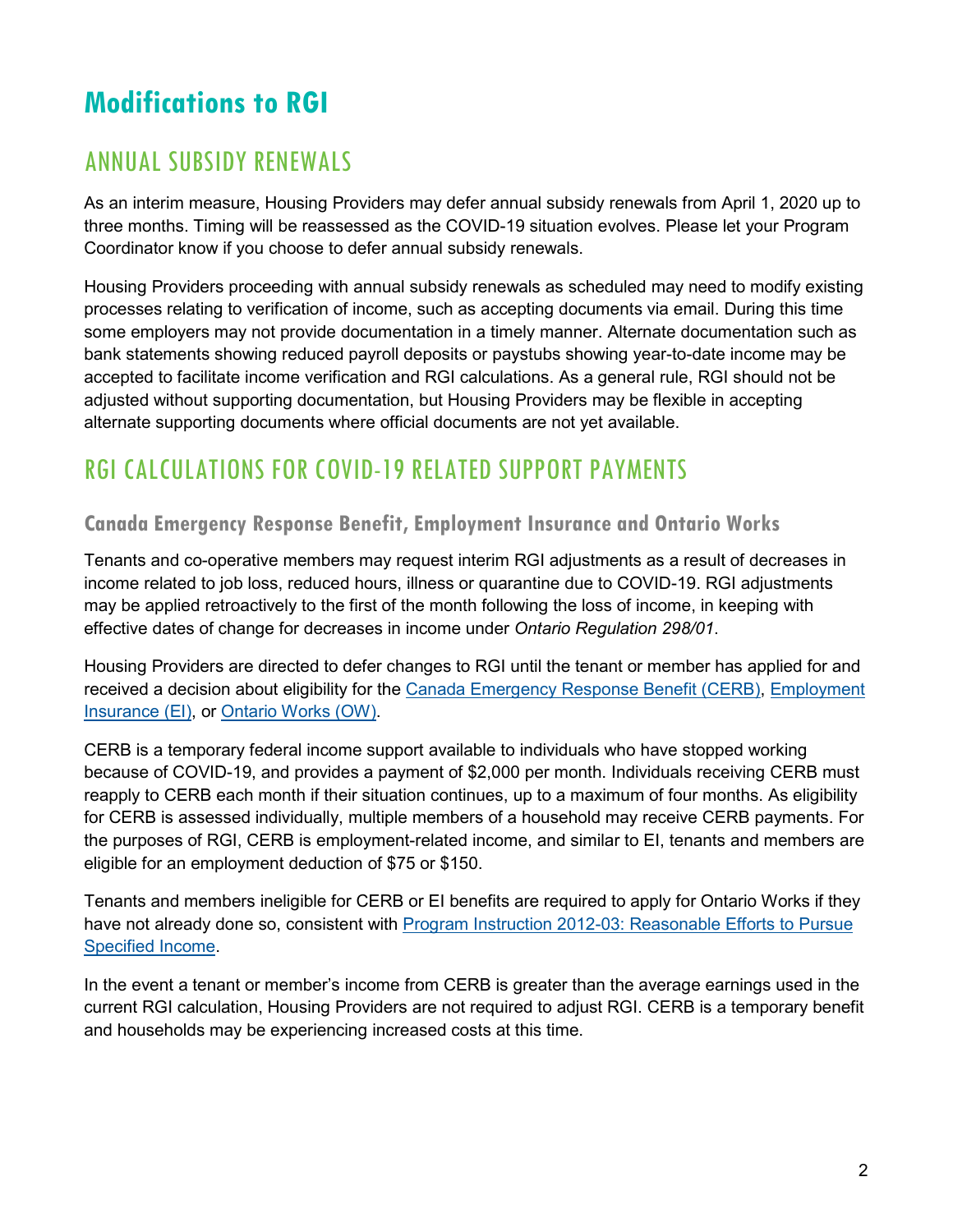#### **Canada Emergency Student Benefit**

Effective May 1, 2020, post-secondary students and recent graduates may be eligible for the [Canada](https://www.canada.ca/en/department-finance/news/2020/04/support-for-students-and-recent-graduates-impacted-by-covid-19.html)  [Emergency Student Benefit \(CESB\).](https://www.canada.ca/en/department-finance/news/2020/04/support-for-students-and-recent-graduates-impacted-by-covid-19.html) The benefit would provide \$1,250 per month for eligible students or \$1,750 per month for eligible students with dependents or disabilities.

In the event a tenant or member's income from CESB is greater than the average earnings used in the current RGI calculation, Housing Providers are not required to adjust RGI. If CESB represents a decrease in income, Housing Providers will calculate RGI based on 30% of the CESB benefit, plus any other included income sources. If the household member receiving CESB is a child of the household their income continues to be excluded for the purposes of calculating RGI.

#### **Guaranteed Annual Income System**

Effective April 1, 2020, the [Guaranteed Annual Income System \(GAINS\)](https://www.ontario.ca/page/guaranteed-annual-income-system-payments-seniors) payment will be automatically doubled for a period of six months for seniors who receive GAINS. The enhanced payment is up to a maximum of \$83 for singles and up to a maximum of \$166 per couple. Housing Providers are directed to exclude the increased GAINS amount from gross household income when completing both in-year and annual rent-geared-to-income (RGI) reviews. More detail can be found in [Program Instruction](https://www.york.ca/wps/wcm/connect/yorkpublic/91de0ba6-9ddb-41d7-bc15-ed02a3fe7ad3/Program+Instructions+-+2020-03+Government+Income+Sources+Available+to+Seniors+%28Housing+Services+Act%29+2020+Second+Quarter.pdf?MOD=AJPERES&CVID=n6DrQ-Z)  [2020-03: Government Sources Available to Seniors.](https://www.york.ca/wps/wcm/connect/yorkpublic/91de0ba6-9ddb-41d7-bc15-ed02a3fe7ad3/Program+Instructions+-+2020-03+Government+Income+Sources+Available+to+Seniors+%28Housing+Services+Act%29+2020+Second+Quarter.pdf?MOD=AJPERES&CVID=n6DrQ-Z)

#### INCOME FROM SPONSORSHIP OR CHILD SUPPORT

Tenants and members receiving RGI are required to make efforts to pursue certain types of income that may be available to them, as a condition of eligibility, including sponsorship support and child support. This policy is outlined in Program Instruction [2012-03: Reasonable Efforts to Pursue Specified](https://www.york.ca/wps/wcm/connect/yorkpublic/5c54acfc-f789-44e0-ba26-ae36f8f77937/2012-03+Reasonable+Efforts+to+Pursue+Specified+Income+PI.pdf?MOD=AJPERES&CVID=mu87fEl)  [Income.](https://www.york.ca/wps/wcm/connect/yorkpublic/5c54acfc-f789-44e0-ba26-ae36f8f77937/2012-03+Reasonable+Efforts+to+Pursue+Specified+Income+PI.pdf?MOD=AJPERES&CVID=mu87fEl)

Tenants and members with sponsorship or child support income may have decreased monthly payments or a stop in payments if the person making support payments has experienced a loss of income due to COVID-19. When tenants or members report a decrease in support payments, Housing Providers are required to request verification of the decrease in income. Examples of verification documents include bank statements, a letter from sponsor confirming the income loss, or available legal documentation. Notarized statements of sponsorship will not be required at this time. RGI will be adjusted using the tenant or member's current income.

Housing Providers are directed to follow up with tenants and members reporting decreased support payments in September 2020 to confirm if support payments have resumed.

Table 1 provides an overview of common scenarios tenants and members may report, and direction for adjusting RGI, where necessary.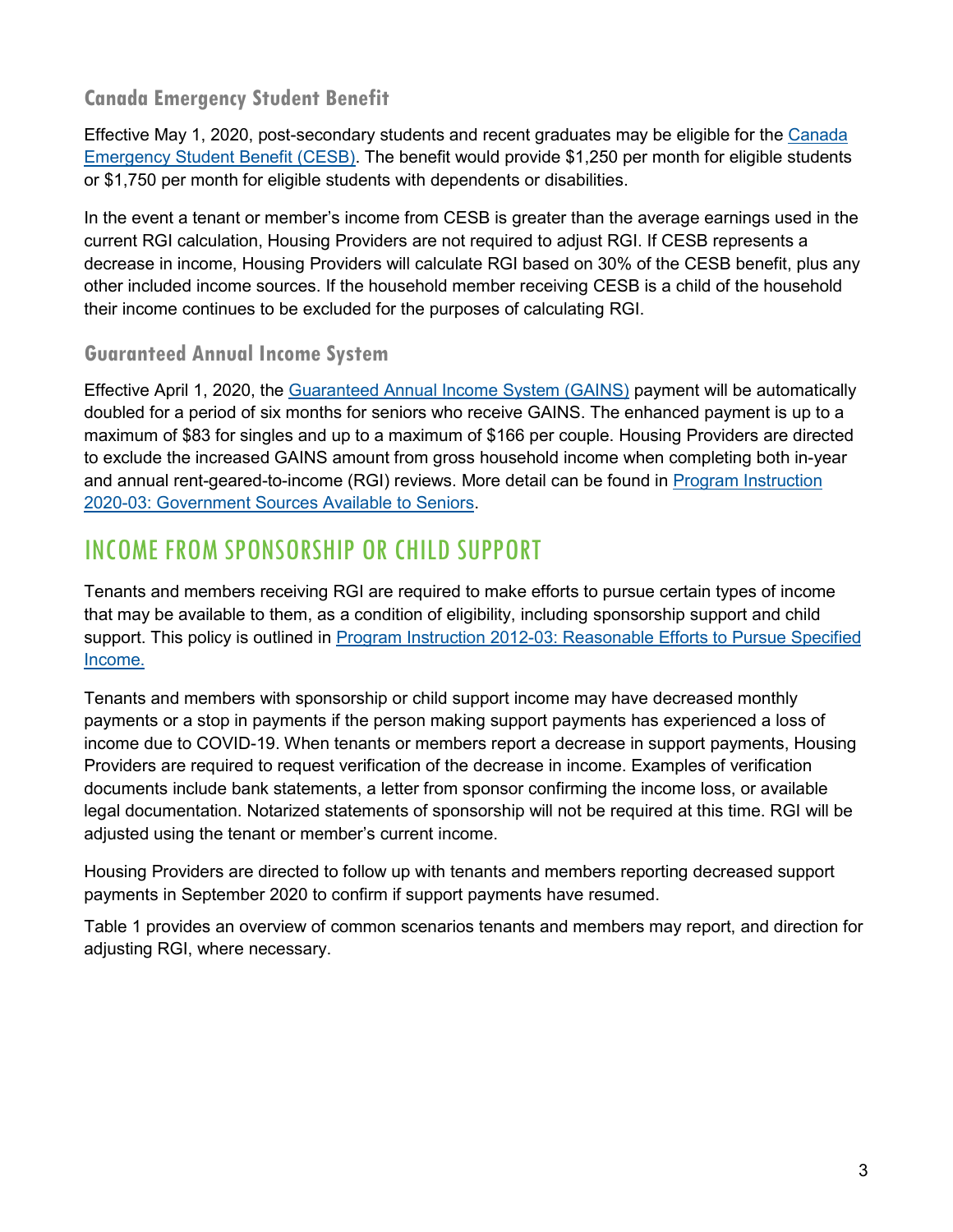#### **Table 1: RGI Adjustments**

| <b>Scenario</b>                                                                                                                                                           | <b>RGI Calculation</b>                                                                   | <b>Effective Date of Change</b>                                                     |
|---------------------------------------------------------------------------------------------------------------------------------------------------------------------------|------------------------------------------------------------------------------------------|-------------------------------------------------------------------------------------|
| Tenant or member is eligible for<br>CERB, and the amount of<br>benefit is less than household's<br>regular earnings used for the<br>current RGI calculation               | 30% of monthly CERB benefit,<br>less applicable employment<br>deduction of \$75 or \$150 | First day of the month following<br>the household's approval/receipt<br>of CERB     |
| Tenant or member is eligible for<br>CERB, and the amount of<br>benefit is <b>more</b> than the<br>household's regular earnings<br>used for the current RGI<br>calculation | No RGI adjustment required, as<br>CERB is a temporary financial<br>benefit               | No change; previous RGI<br>calculation remains in place                             |
| Tenant or member is not eligible<br>for EI, CERB or OW                                                                                                                    | 30% of current income or<br>minimum rent, whichever is<br>applicable                     | First day of the month following<br>the loss of regular income                      |
| Tenant or member is eligible for<br>CESB and is not a child of the<br>household                                                                                           | 30% of total household income<br>or minimum rent, whichever is<br>higher                 | First day of the month following<br>the tenant's approval/receipt of<br><b>CESB</b> |
| Tenant or member reports a<br>decrease in regular sponsorship<br>or child support payments                                                                                | 30% of current income or<br>minimum rent, whichever is<br>higher                         | First day of the month following<br>the decrease in support<br>payments             |

#### EXCLUDED INCOME

Certain payments provided in response to income loss during the COVID-19 pandemic are one-time lump-sum payments. Some of the payments are enhancements to existing programs and are already excluded for the purposes of RGI calculations. The top-ups to such payments will also continue to be excluded from total household income. These include:

- Enhanced Canada Child Benefit
- Enhanced Goods and Services Tax credit (GSTC)
- Provincial Support for Families program for parents affected by school and daycare closures
- Low-income Energy Assistance Program payment
- Canada Student Service Grant

## 12 MONTHS AT MARKET

Tenants and members determined to be ineligible for RGI from being equivalent to market rent for 12 consecutive months may have RGI reinstated if they meet the following criteria:

• The tenant or member was determined to be ineligible for RGI on or after October 1, 2019, after paying rent equivalent to market for 12 months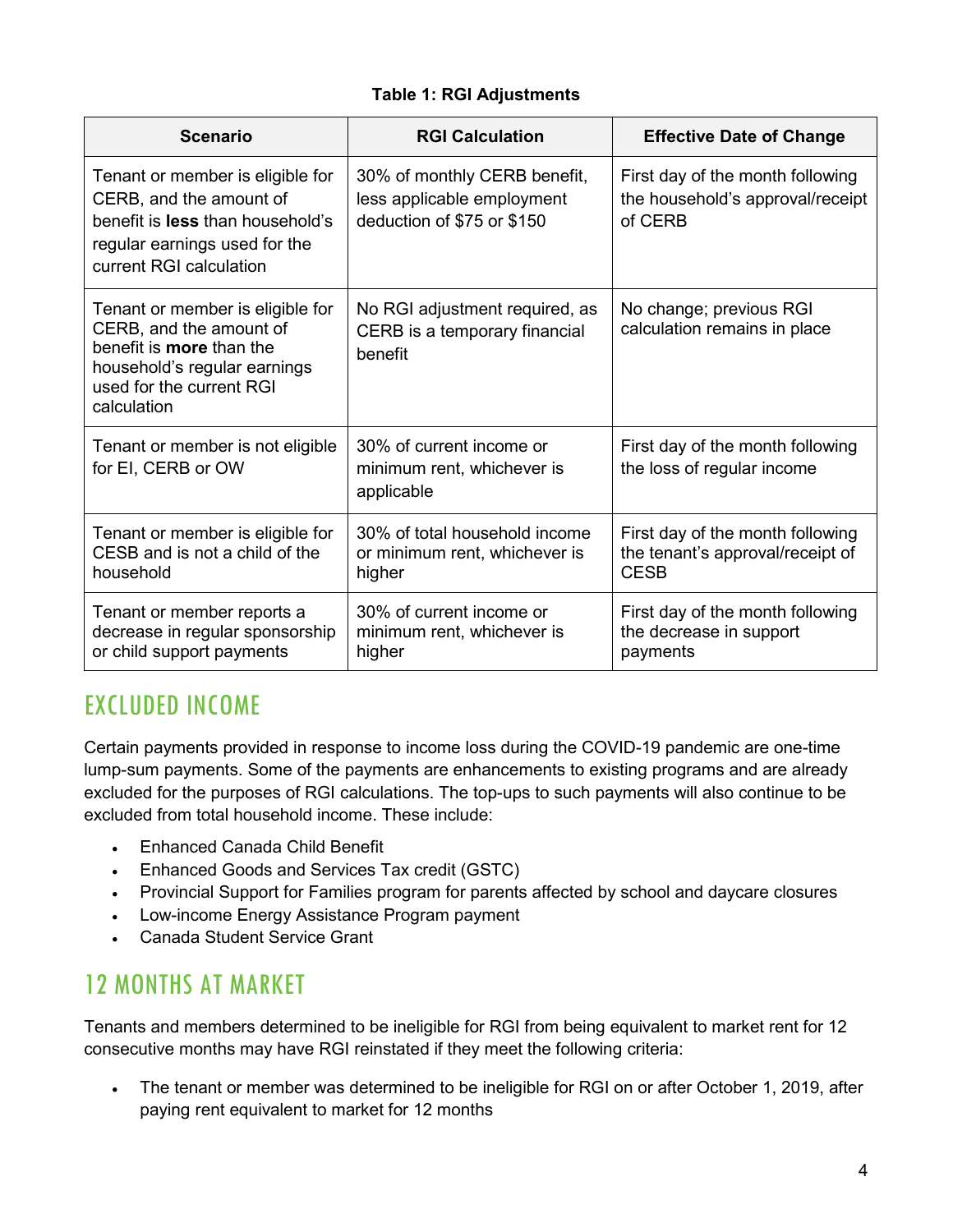• Members of the household have pursued income available to them, including CERB, EI or OW and have received an eligibility decision; any reinstated RGI amount is to be calculated based on the tenant or member's income after pursuing other sources

**Authority:** *Housing Services Act, 2011 O. Reg. 298/11 S. 52, 53; O. Reg. 367/11 S. 59, 60*

Please contact your Program Coordinator with any questions.

April 2020

This notice will be available in an accessible format or with communication supports upon request from 1-877-464-9675 or 905-830-4444 ext. 72119

eDOCS#10709718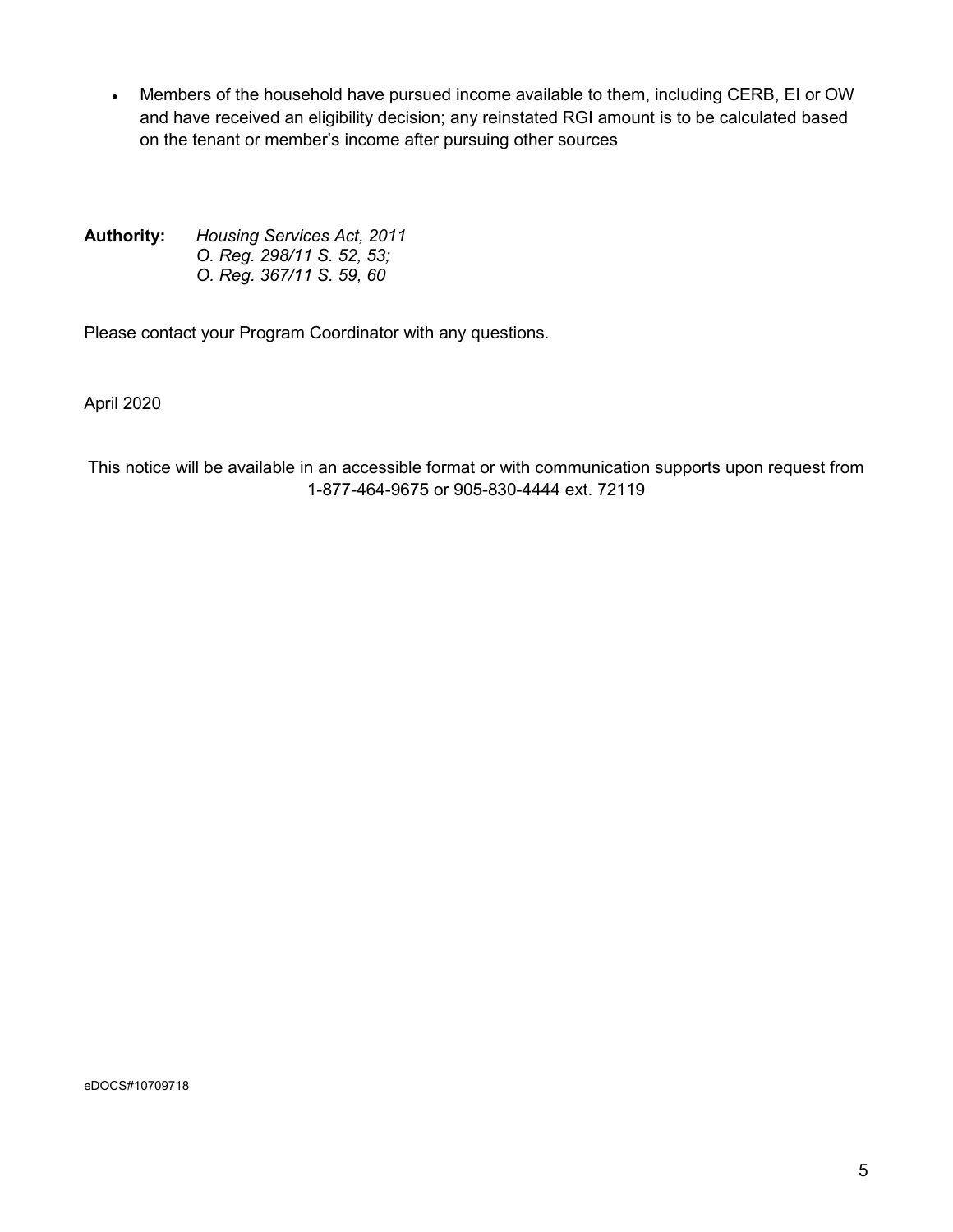# **APPENDIX A**

# INCOME SUPPORTS FOR TENANTS AND MEMBERS DURING COVID-19

# **Help Accessing Income Supports**

Tenants/members looking for information on income support programs that might be available to them may contact Corrine Rouse, Family Support Worker, at 289-338-0021 or by email at [Corrine.Rouse@york.ca](mailto:Corrine.Rouse@york.ca)

<span id="page-5-0"></span>Information in this document is current as of April 28, 2020

Housing Services 1-877-464-9675 TTY 1-866-512-6228 york.ca

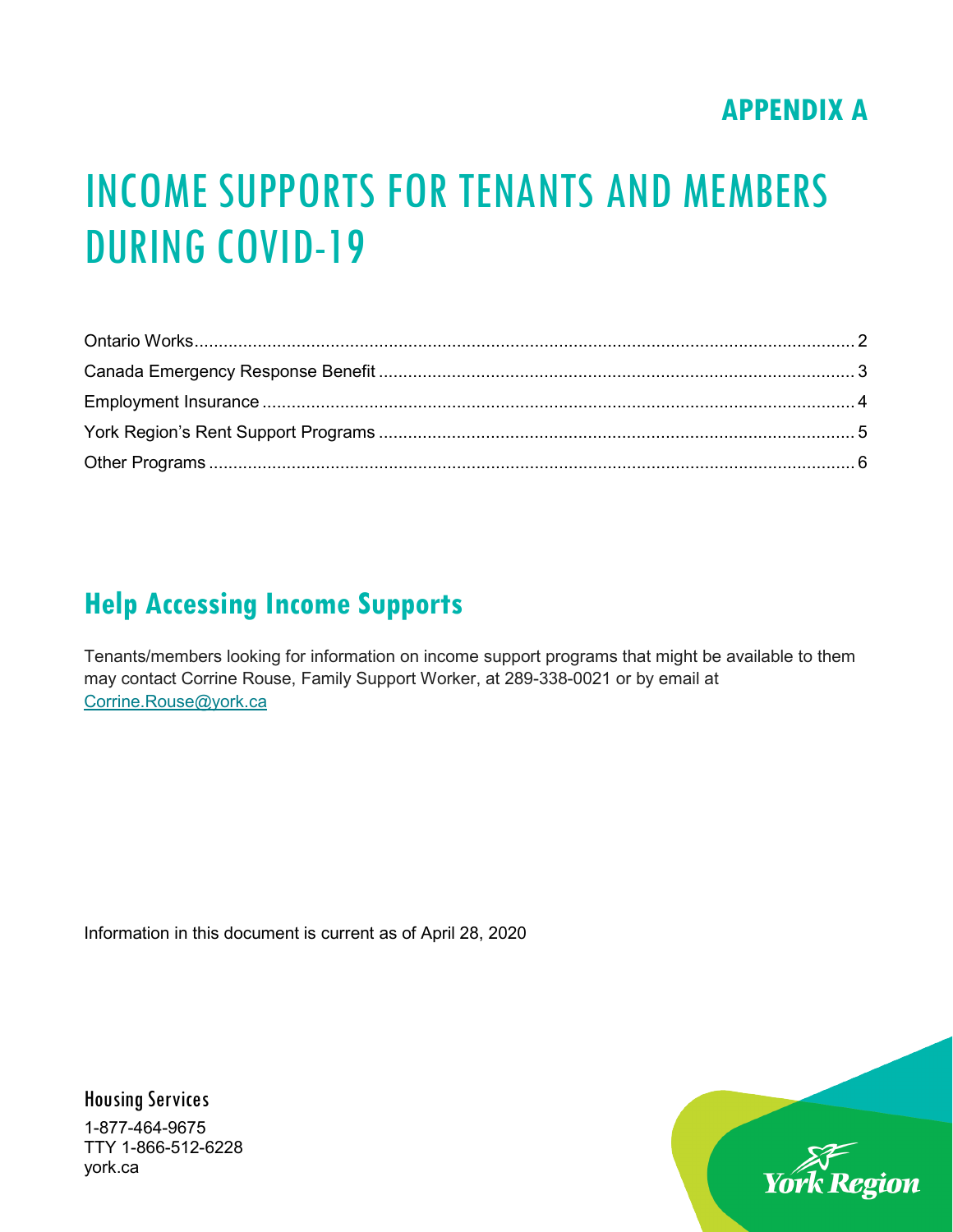# **Ontario Works**

Ontario Works (OW) helps people who are in financial need. It offers two types of assistance:

- 1. Financial assistance, including income support to help with the costs of basic needs, like food, clothing and shelter and health benefits
- 2. Employment assistance to help clients find, prepare for and keep a job. This assistance may include workshops on resume writing and interviewing, job counselling, job-specific training and access to basic education, so clients can finish high school or improve their language skills

## DISCRETIONARY BENEFITS

Discretionary benefits under OW have been expanded to meet a broad range of needs including cleaning supplies, transportation, food or clothing that tenants/members may require due to COVID-19.

OW recipients can contact their caseworker to see if they qualify.

Ontario Disability Support Program (ODSP) recipients are also eligible to receive these benefits and can contact their ODSP caseworker for additional information.

## EMERGENCY ASSISTANCE

Emergency assistance through Ontario Works provides financial assistance in a crisis or emergency situation. Financial assistance in an emergency may include an amount for basic needs, shelter and benefits.

Access to Emergency Assistance for those facing a COVID-19 related financial emergency has been expanded by:

- Suspending the rule that limits emergency assistance provision to only once in a six month period for individuals and families affected by COVID-19
- Allowing people to receive emergency assistance for up to 48 days without submitting a full Ontario Works application

Current Ontario Works or ODSP recipients are not eligible for emergency assistance.

**Tenants/members can apply for OW Emergency Assistance:**

- Online: mcss.gov.on.ca/en/mcss/programs/social/apply\_online.aspx
- By Phone: 1-877-464-9675 or TTY: 1-866-512-6228 or 905-895-4293 (for the deaf or hard of hearing)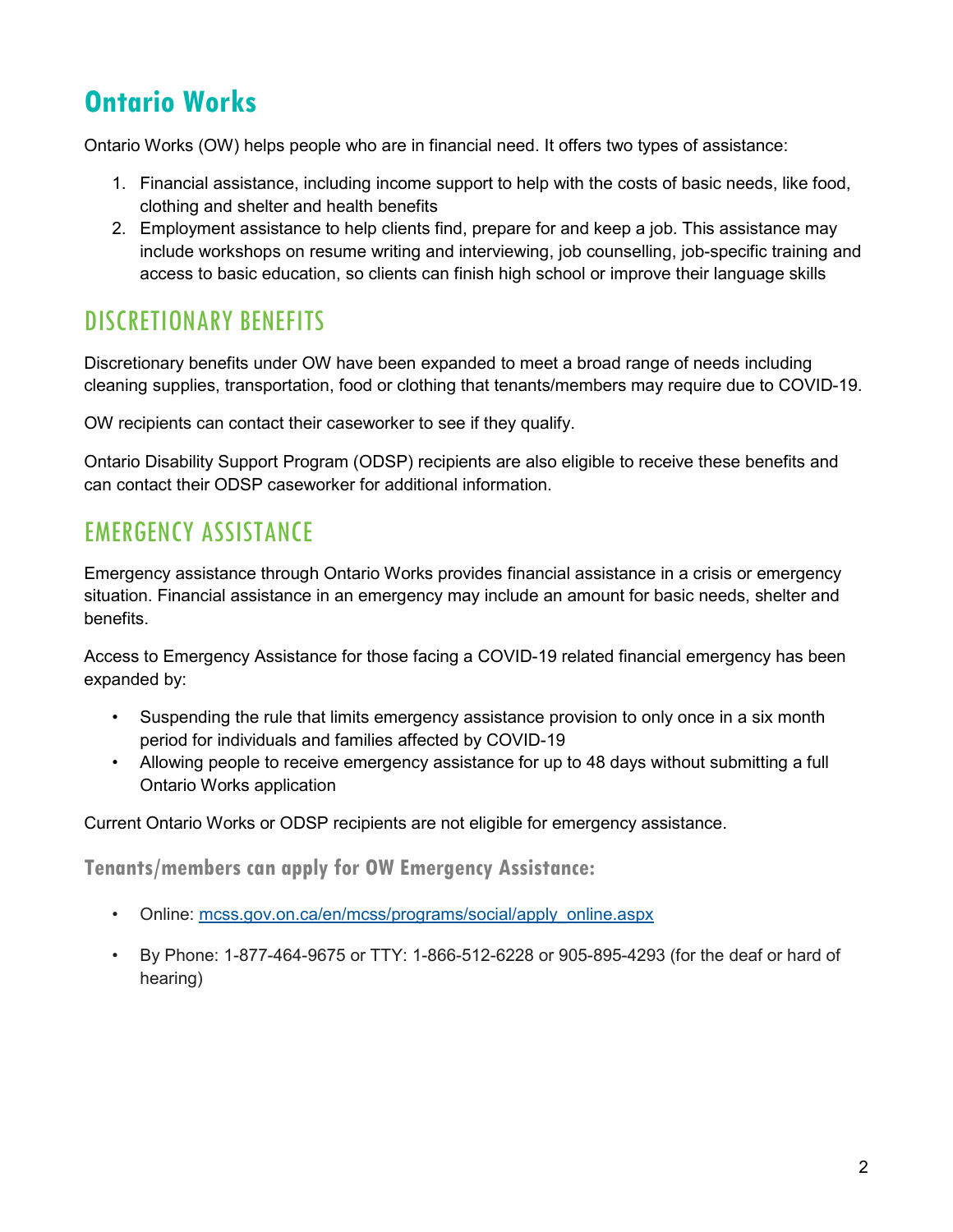# <span id="page-7-0"></span>**Canada Emergency Response Benefit**

The [Canada Emergency Response Benefit \(CERB\)](https://www.canada.ca/en/revenue-agency/services/benefits/apply-for-cerb-with-cra.html) provides \$2,000 per month for up to 16 weeks for individuals who lose income as a result of the COVID-19 pandemic. CERB is also available to seasonal and regular workers who have exhausted their EI regular benefits after December 29, 2019 and are unable to obtain employment.

If a tenant or member needs financial support because of COVID-19, they should apply for CERB regardless of their eligibility for Employment Insurance (EI). Tenants/members that became eligible for EI regular or sickness benefits on or after March 15, 2020 will have their claim processed through CERB. For other EI benefits, including maternity, parental, caregiving, fishing and work-sharing, tenants/members should continue to apply for Employment Insurance.

CERB eligibility is determined every four weeks. To qualify for CERB, tenants/members:

- Must reside in Canada
- Must be at least 15 years old
- Have not quit their job voluntarily or are still working and do not expect to receive more than \$1,000 (before taxes) from employment and self-employment income
- Have earned a minimum of \$5,000 income in the last 12 months or in 2019 from employment income, self-employment income, or provincial or federal benefits related to maternity or paternity leave

Tenants/members may earn up to \$1,000 before taxes in employment and/or self-employment while receiving CERB.

After applying, tenants/members will get their payment in three business days via direct deposit or 10 business days via cheque.

Note: CERB eligibility criteria may change as the COVID-19 pandemic evolves. Please visit the following webpage for up to date information on CERB: canada.ca/en/revenueagency/services/benefits/apply-for-cerb-with-cra.html

**Tenants/members can apply for the CERB:**

- Online with Canada Revenue Agency My Account: canada.ca/en/revenue-agency/services/eservices/e-services-individuals/account-individuals.html
- By Phone: 1-800-959-2019 or 1-800-959-2041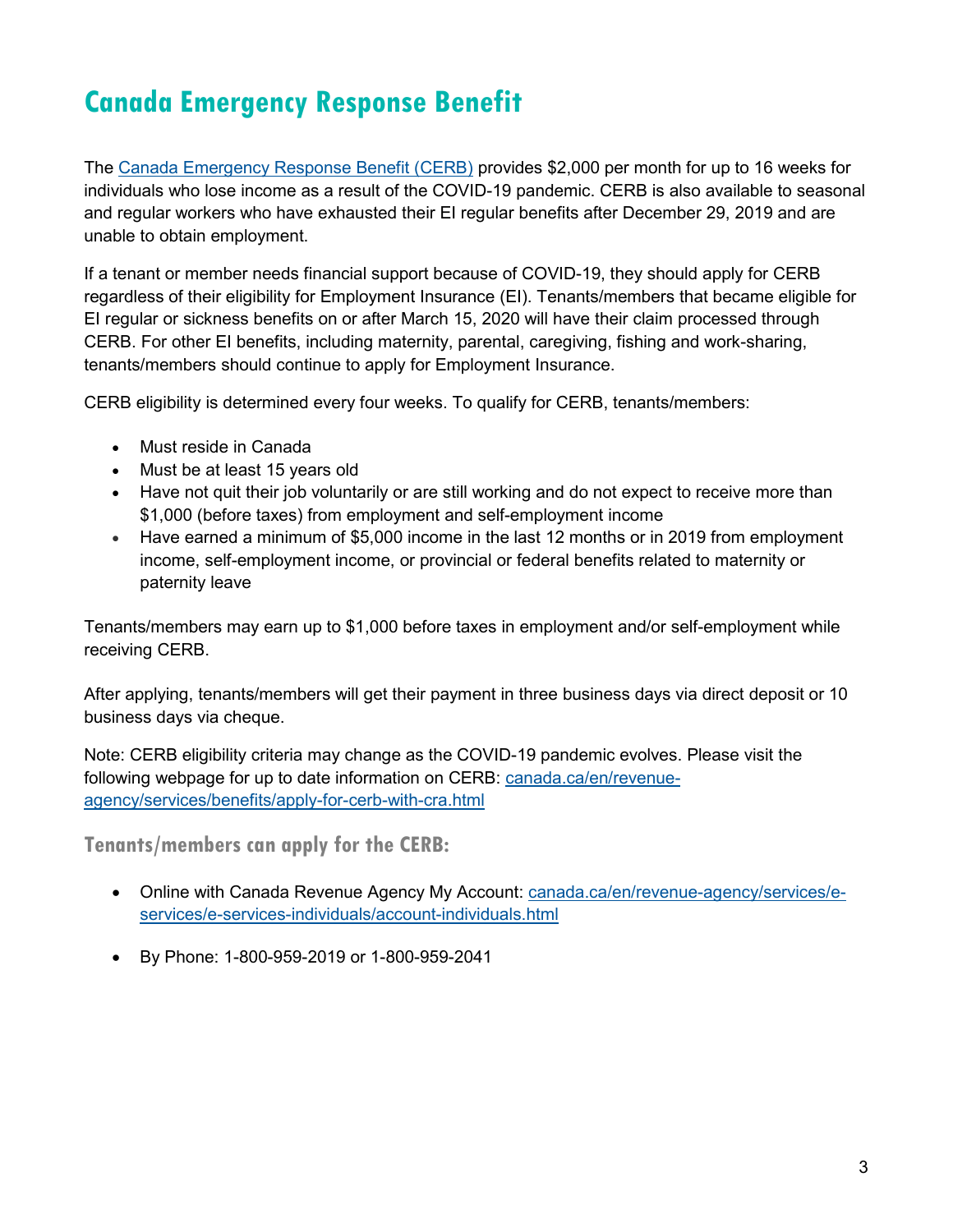# <span id="page-8-0"></span>**Employment Insurance**

## REGULAR BENFIT

Tenants/members who were recently laid off or have reduced hours may qualify for Employment Insurance (EI) through the Government of Canada. EI provides up to \$573 per week.

## SICKNESS BENEFIT

EI sickness benefits can provide up to 15 weeks of financial assistance if a tenant/member cannot work for medical reasons and is not covered by employer paid sick leave. The tenant/member may receive 55% of their earnings up to a maximum of \$573 a week.

Medical reasons include illness, injury, quarantine or any medical condition that prevents an individual from working.

There is normally a one-week waiting period for EI. The one-week waiting period for EI sickness benefits will be waived for existing claimants who are quarantined due to COVID-19 so they can be paid for the first week of their claim. If tenants/members cannot apply because they are quarantined, they can also file for EI sickness benefits later and have the claim backdated.

If a tenant or member has already completed the application for EI sickness benefits before the exemption was introduced and would like to have the one-week waiting period waived, they can call the dedicated toll-free phone number 1-833-381-2725 or TTY 1-800-529-3742 (for the deaf or hard of hearing) to request this waiver.

**Tenants/members can apply for EI Benefits:**

- Online: canada.ca/en/services/benefits/ei.html
- By Phone: 1-800-206-7218 or TTY: 1-800-529-3742 (for the deaf or hard of hearing)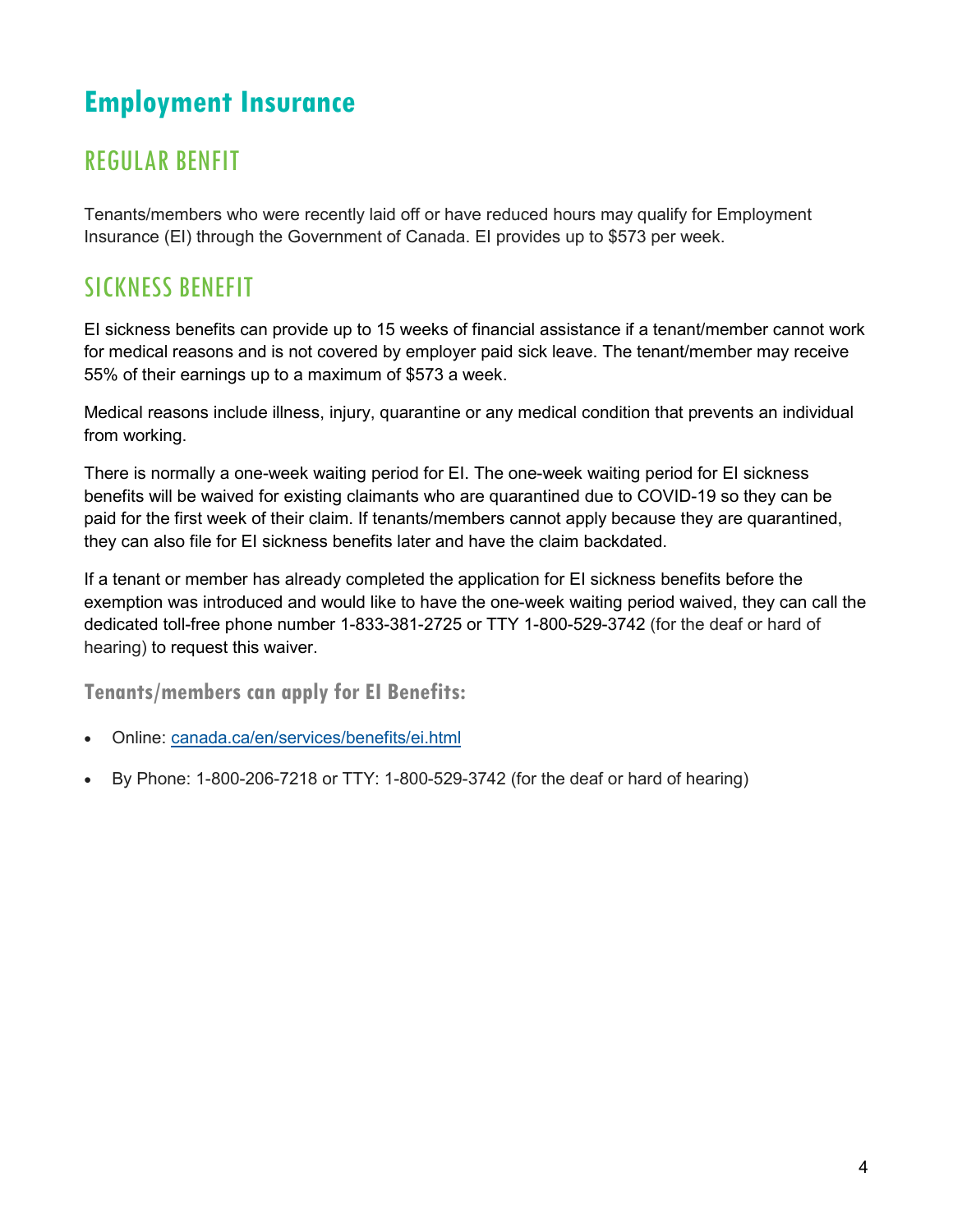# <span id="page-9-0"></span>**York Region's Rent Support Programs**

#### HOUSING STABILITY PROGRAM

Tenants/members receiving OW or ODSP who are behind on rent, mortgage or utility payments can get support from the Housing Stability Program (HSP) for preventing a utility cut off, preventing an eviction due to unpaid rent, last month's rent deposit, moving and storage costs, utility deposits and reconnection costs and household items.

**Tenants/members can apply for HSP:**

• By phone: 1-888-256-1112 or TTY: 905-895-4293 or 1-866-512-6228 (for the deaf or hard of hearing)

#### HOMELESSNESS PREVENTION PROGRAM

The Homelessness Prevention Program (HPP) provides one-time assistance to York Region tenants/members with low and moderate income who are homeless or at risk of homelessness and are not receiving OW or ODSP benefits.

**Tenants/members can apply for HPP:**

• By phone: 1-888-256-1112 or TTY: 905-895-4293 or 1-866-512-6228 (for the deaf or hard of hearing)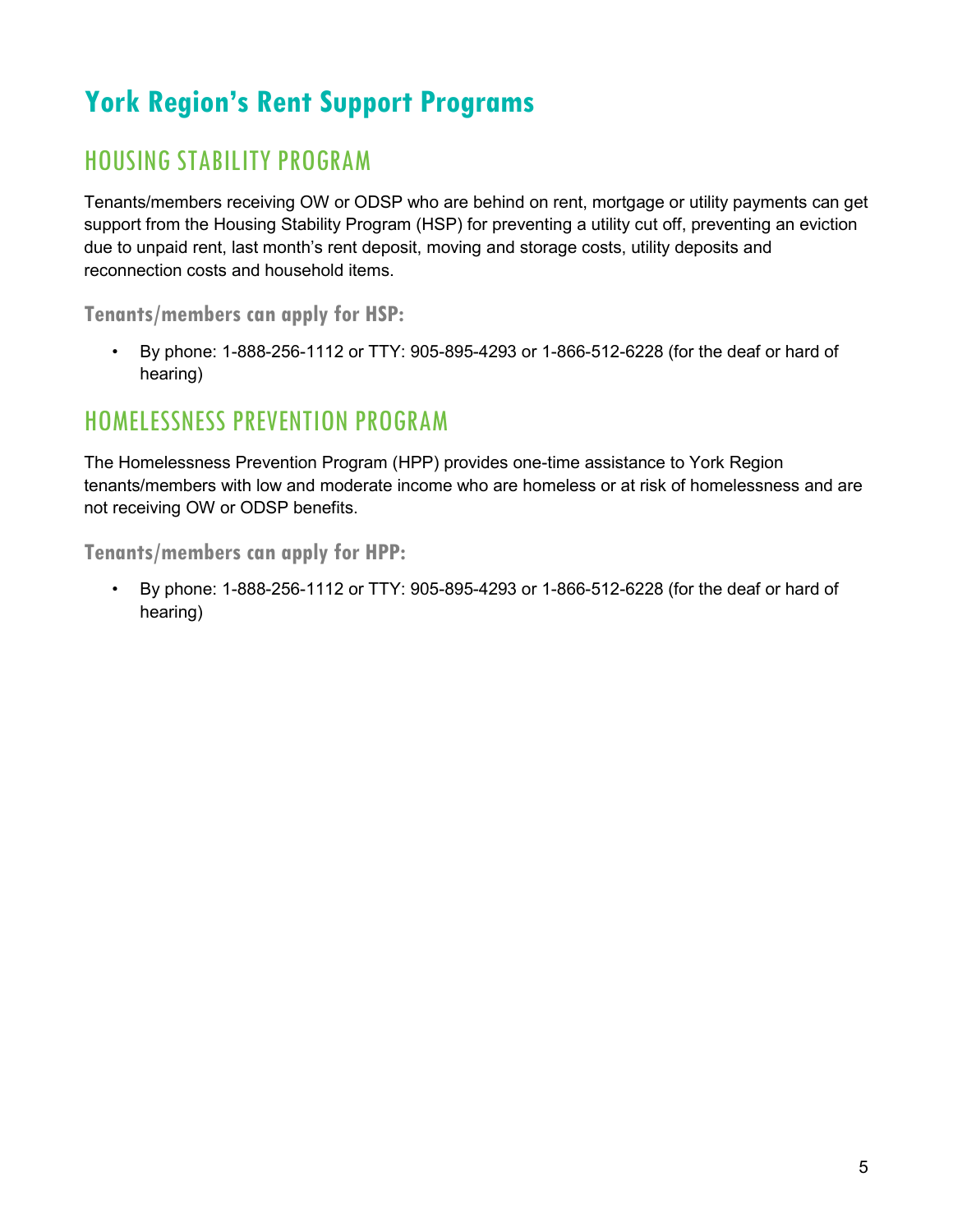# <span id="page-10-0"></span>**Other Programs**

## ONTARIO ELECTRICITY SUPPORT PROGRAM

Tenants/members who pay for utilities may qualify for a reduced electricity bill through the Ontario Electricity Support Program.

**Tenants/members can apply for the Ontario Electricity Support Program:**

• Online at ontarioelectricitysupport.ca

#### LOW-INCOME ENERGY ASSISTANCE PROGRAM

The Low-Income Energy Assistance Program (LEAP) provides assistance to tenants/members who have fallen behind on paying their gas or electricity bill in an emergency situation. It can provide up to \$500 for electricity bills (\$600 if their home is heated electrically) and \$500 for natural gas bills.

Tenants/members can apply for assistance by contacting their utility company directly.

Additional information about LEAP is available online at oeb.ca/rates-and-your-bill/help-low-incomeconsumers/low-income-energy-assistance-program

#### SPECIAL GOODS AND SERVICES TAX CREDIT PAYMENT

The Government of Canada is providing a one-time special payment though the Goods and Services Tax credit for low and modest-income families.

The average additional benefit is expected to be approximately \$400 for single individuals and close to \$600 for couples. Eligible households will receive this payment automatically.

## CANADA CHILD BENEFIT

The Government of Canada is providing an additional \$300 per child through the Canada Child Benefit (CCB), which will be delivered as part of the scheduled benefit payment in May 2020. Households already receiving the CCB do not need to reapply.

#### GUARANTEED ANNUAL INCOME SYSTEM

Beginning in April 2020, the Province of Ontario is doubling the Guaranteed Annual Income System (GAINS) payment for low-income seniors for six months.

There is no application process for GAINS. Eligible seniors will receive increased payments automatically.